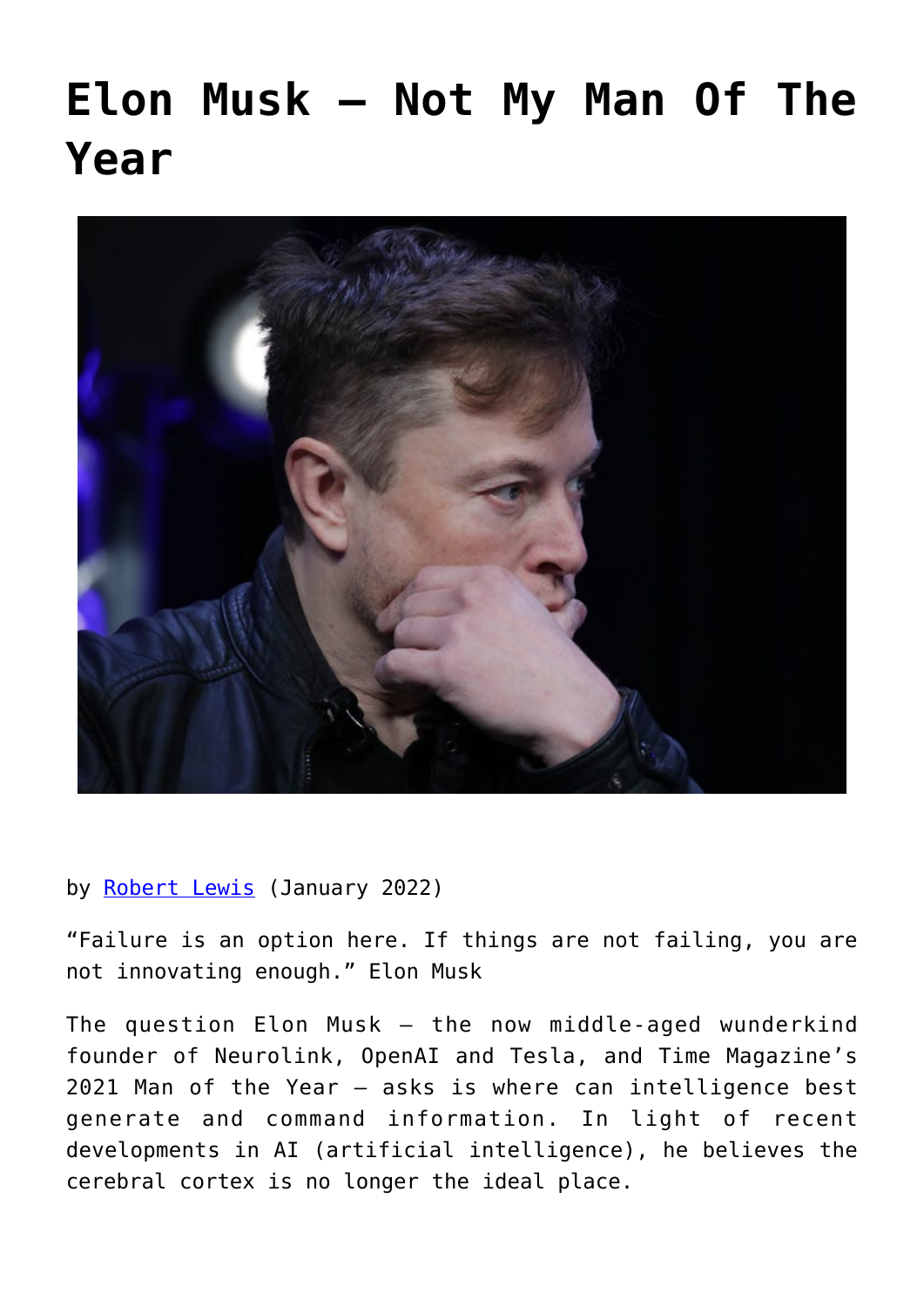Every living thing, from single cell organisms to multicellular life, wants to survive and endure. The French philosopher Henri Bergson proposed that an élan vital (a life force) inheres in every living creature.

Elon Musk is convinced and fears that information and knowledge, expressed as an AI 'independent' of human volition, will soon possess this same élan vital, and be able to independently program its will to power and run amok over the earth and turn Homo sapiens into a sub-species of vassals, which, it should be noted, will be business as usual for the majority of the earth's 7.7 billion inhabitants. That modern finance and industry (banking, aerospace, communications) would be dysfunctional without sophisticated computer technology is evidence enough for Musk that AI is already a force that is rapidly coming of age, and will soon be capable of autonomous self-reconfiguration, programming itself to aspire to and assume power.

Musk predicts that by 2050 AI will soon equal or surpass human intelligence, a development that should put the species on red alert if indeed, a mechanical, computational intelligence, whose every component part (metal, rubber, plastic) is taxonomically classified as inorganic (dead as opposed to alive), will be able to outthink, outmaneuver human intelligence. That many of the best minds of our time give credence to Musk's beguiling logic speaks to a charisma that [combines soothing oracular intelligence with uncommon](https://www.youtube.com/watch?v=Ra3fv8gl6NE) [language dexterity](https://www.youtube.com/watch?v=Ra3fv8gl6NE) whose first effect is to decommission the entranced listener's faculties of reason.

Egregiously (without a trace particle of evidence) attributing volition and desire to the lightening quick operations performed by state-of-the-art computers is a leap not into the unknown but a wildly speculative sphere that is properly the subject of science fiction and fantasy. Noam Chomsky, among others, asks how can something mechanical, something incapable of sentience (feeling), want to dominate its surroundings in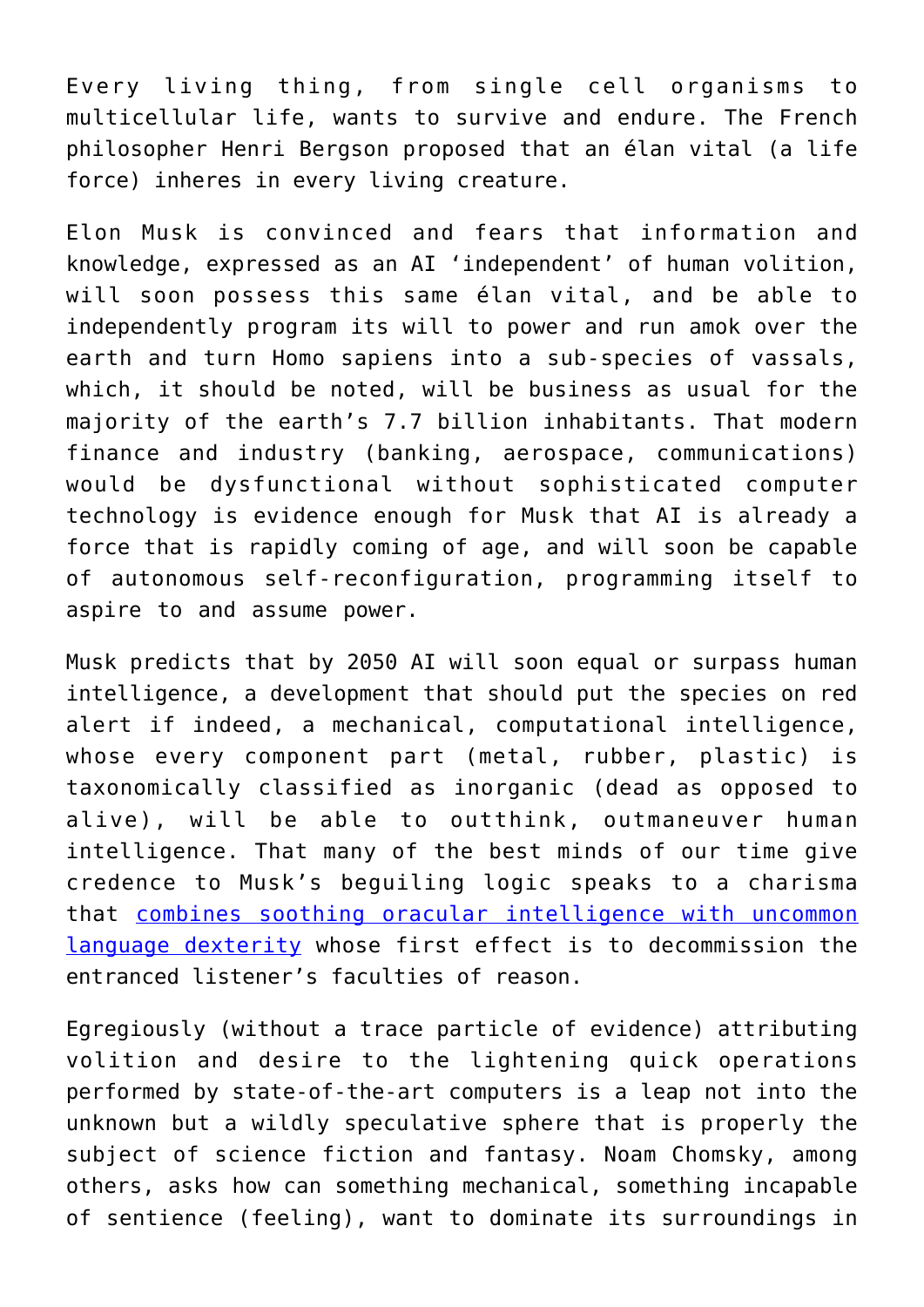order to survive if it can neither live nor die? Survival is not, has never been, will never be an issue for the inorganic.

Only a living Musk, and not an AI-fitted bus, can behold the colours that dazzle at dusk.

Since it is in the interest of pure intelligence, presently housed in the neocortex which is housed in the human body, to self-perpetuate and dominate its environment, Musk foresees the day when this same intelligence, for its own preservation, will be able to limbically leak itself into the inorganic, (recombine with AI), and thus, instantly, become unlike any intelligence ever known or envisioned. He postulates that affective limbic leakage will allow AI to conduct its operations without human intervention, and that Homo sapiens will be subject to AI control.

## AFFFCTTVF LIMBIC LEAKAGE

Either by design or inadvertence, there is no evidence that the organic has ever limbically affected or fused itself with the inorganic. Globally, billions of operations are conducted daily that purposively and productively engage the organic and inorganic: the living arm of a carpenter driving a dead nail into a two-by-four; my flesh and blood fingers punching keys on a dead keyboard, but none of these operations has ever breathed life into the inorganic. Yet when Musk looks into his crystal ball, he sees the day when a cortex-generated human life force will be able to fecundate a computer chip (or a central processing unit) such that chip will be able to will itself to power.

Since the future is an unknown quantity, Musk can't be proven wrong, but there is no empirical example of the organic ever having infused the inorganic with life. The reverse is certainly verifiable, where the inorganic (a lethal dose of mercury) is absorbed by the organic (a plant), rendering it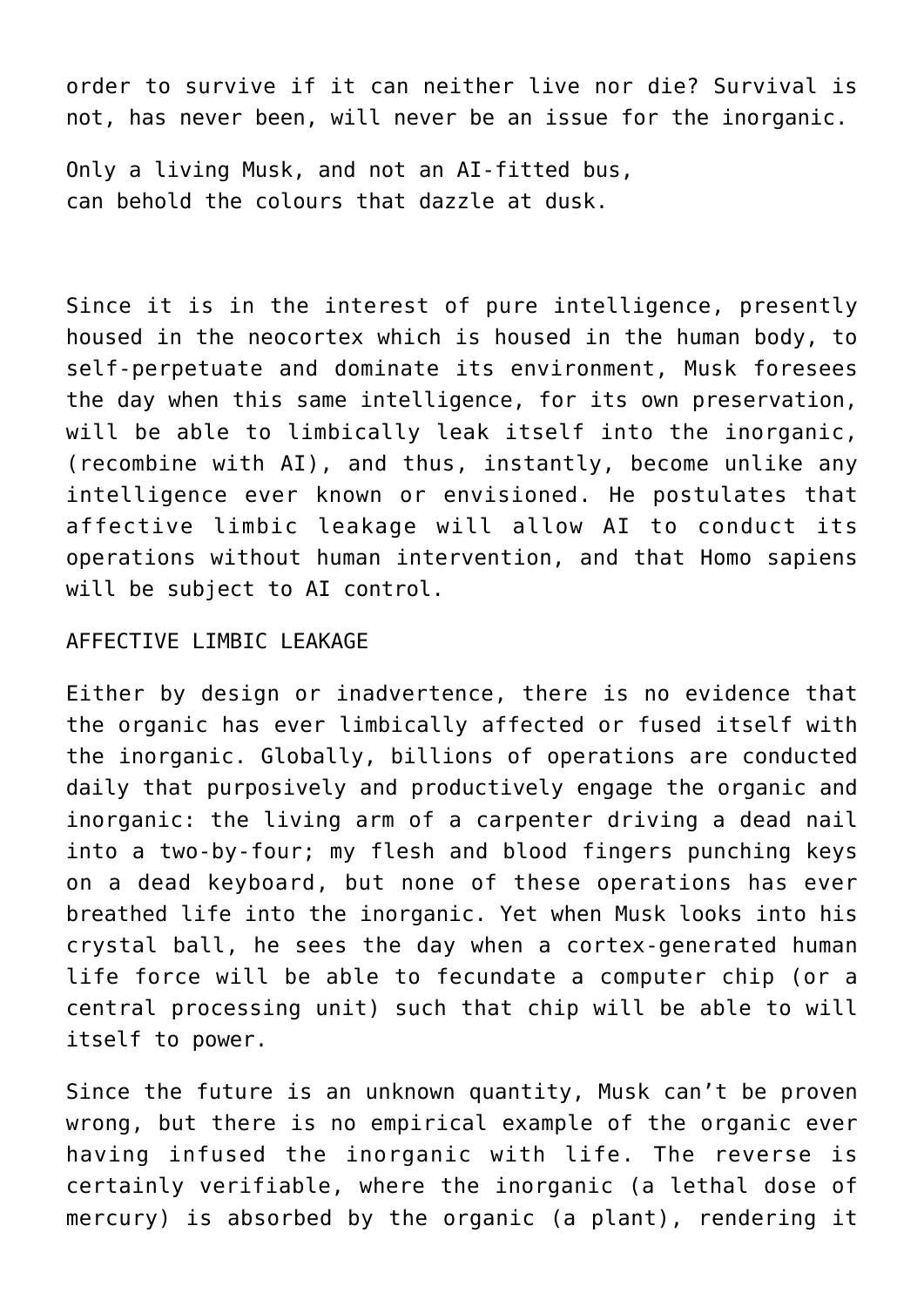inorganic (dead), but that process does not infer its opposite, that human intelligence will be able to meld with AI intelligence such that the latter will be capable of sentience.

Humans, despite recent developments in AI, are still light years away from understanding the animal brain much less the complex workings of human intelligence. Do we understand what allows a bird to take flight and perfectly land on the top of a pole, or how this same bird brain finds its way to its winter home after an 8000 mile journey without a map or GPS? That a mechanical AI might one day purposefully or accidently inhere itself with the essence of life or that the essence of thinking can be cross fertilized (the equivalent of limbic leakage) with a mechanical AI is at best a wishful thinking that responsible thinking should not truck.

What is more likely to happen as it concerns AI becoming independent is that it will, in the form of a highly sophisticated micro-computer chip and at the invitation of human intelligence, be operationally fused to the cerebral cortex resulting in a complete reconfiguration of the human brain and human volition. As the number of individuals in possession of exponentially amplified intelligence increases, it will compel a taxonomic revision resulting in a reclassification of Homo sapiens I as the link between Primates and an AI enhanced Homo sapiens II. In this new world order there will be not so much the have and have-nots, but the 'chipped' and the 'chip-nots,' the former whose knowledge and intelligence are equal to the sum of all known knowledge and intelligence, while the latter will be represented by Homo sapiens I as he is presently classified, a dwarf species compared to his 'chipped' counterpart.

The chip or the device is likely to be modeled after the inter-cortical brain interface (presently in a developmental state) or BMI (brain-machine interface) which allows, for example, paralytics to control a computer mouse or to write an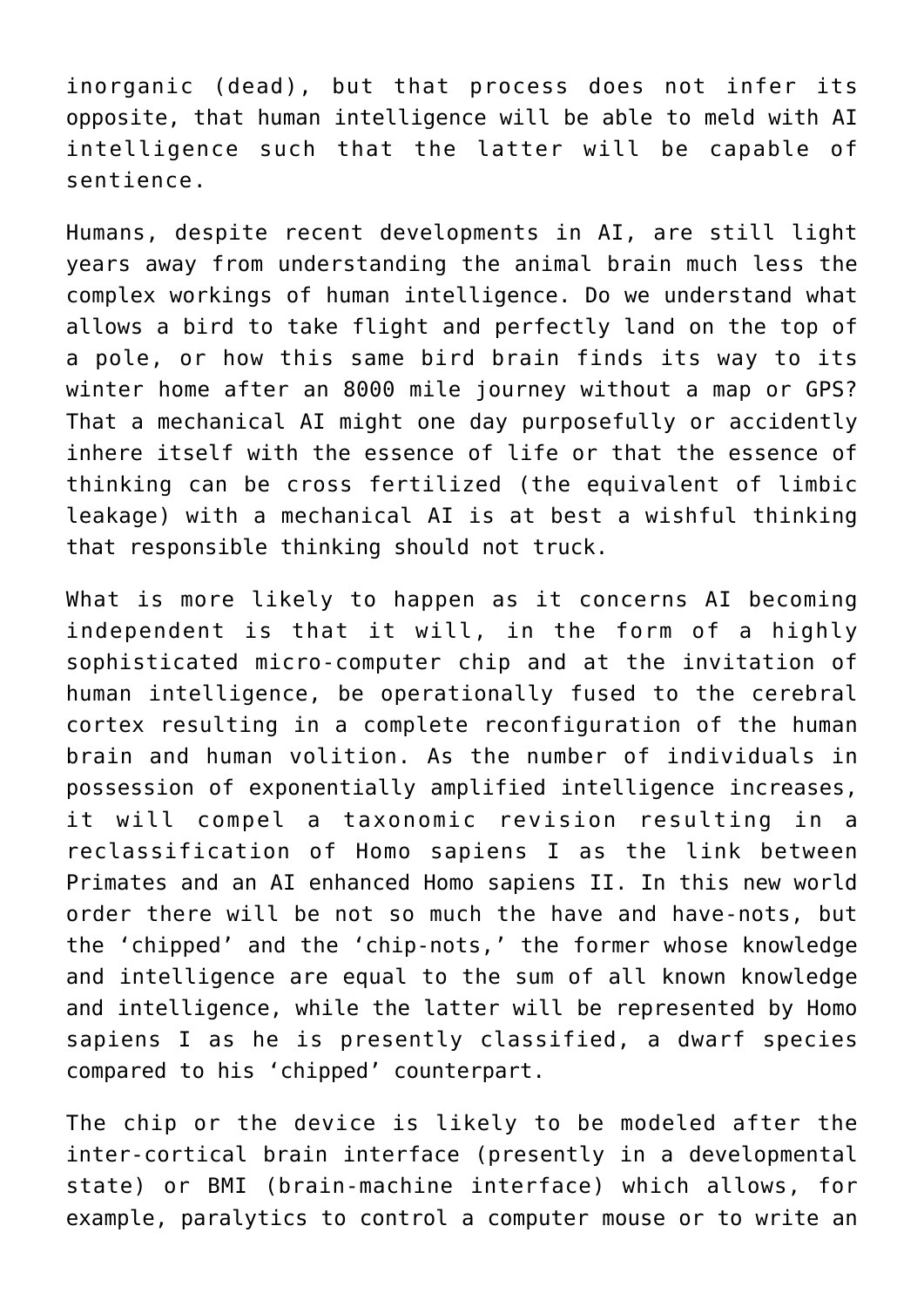email via brain impulses by simply thinking the activity or task to be performed. So if I am one of the chipped and am travelling in a foreign country, I merely have to think a thought that I wish to be translated and it will be instantly available, and my speech, the combined physical gestures that generate it, will respond accordingly.

In respect to the sum of knowledge that is currently available to the individual, the challenge  $-$  a work in progress  $-$  is to overcome the access lag, the time required to retrieve and process the information.

As Musk correctly points out, we are already exponentially wiser with our fingers on the computer, our portal to the Internet (the *summa* of all knowledge). He reminds us that it wasn't so long ago we had to retrieve and then open a dictionary and shuffle through the pages to find the meaning of a word. An operation that once took about a minute can now be executed in seconds by googling it. With an intermediate BMI interface, or a chip implant, we'll soon be able to think the question and answer it in a single movement. At some future point in time, the operation will be reduced to synaptic time, and we will have become irreversibly dependent on the chip-extension of ourselves now wholly integral and integrated with the cortex.

In this brave new world, newborns, who are routinely vaccinated at birth, will be fitted with a cortical chip that can be externally updated as required. They will be classified as Homo sapiens II. As to all the others, the equivalent of today's have-nots, who comprise the chip-nots, they will be classified as Homo sapiens I. If present world migration patterns are determined by wealth and opportunity, in the chipped world emigrational flows will chase the chip producers and the medical specialists who execute the transplant. Cybernated communities will be the future points of light to which humanity will be drawn since prosperity will be a function of having overcome the ponderous time interval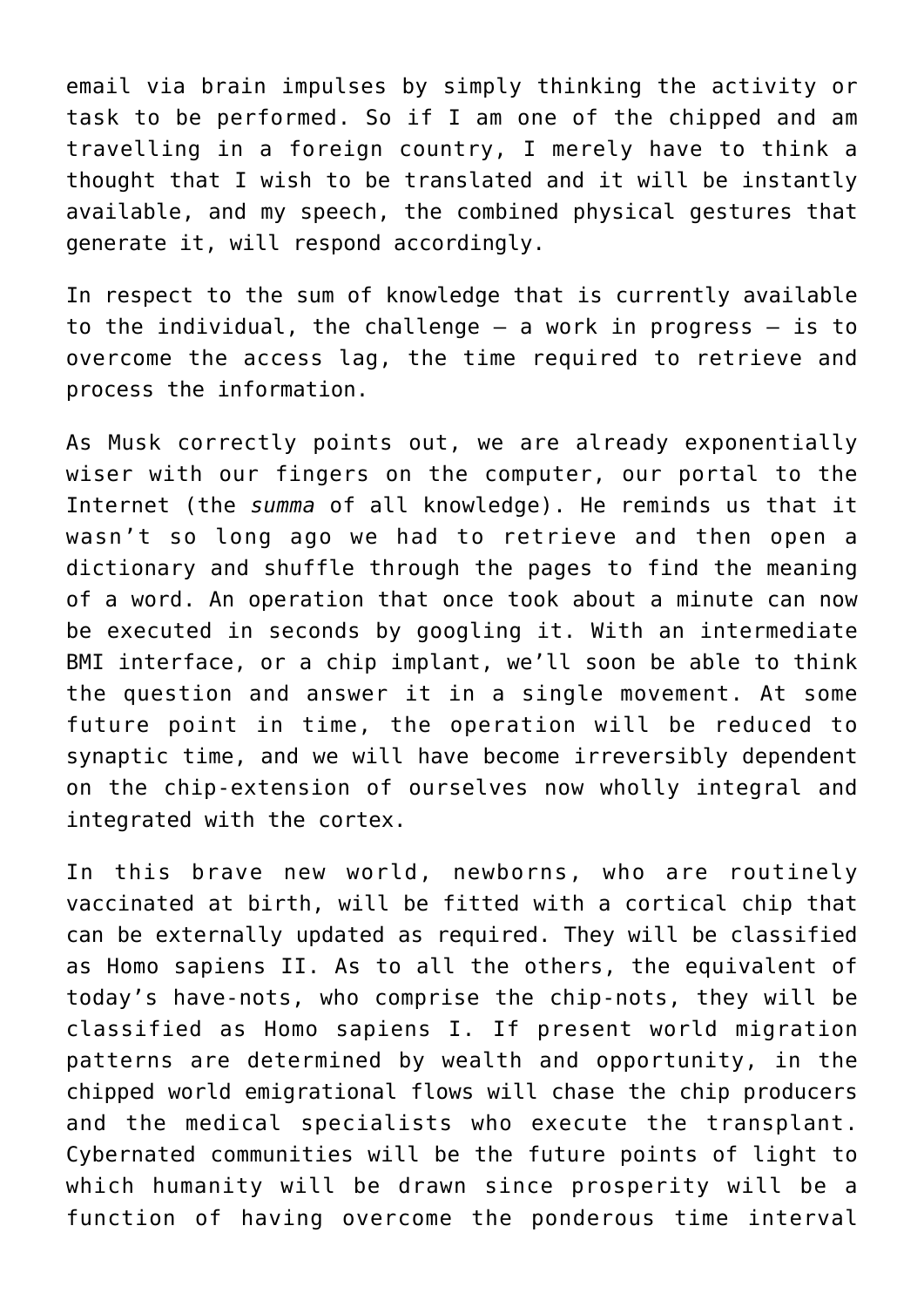between information request and delivery.

Technology genius-guru Marshal McLuhan (1911-80) understood that all mechanical extensions of ourselves result in the physical atrophy of the body part that has been extended or replaced. With the invention of outer wear, body hair disappears; students raised on calculators are unable to perform the basic operations of multiplication. That being the case, should we expect the human brain to atrophy as the chip takes over central command, especially if thinking, planning and judgment are chip-dependent? Or will the brain, through its intimate (quasi-conjugal) relationship with the chip enjoy an unprecedented increase in its capabilities?

Stay tuned.

However mistaken is Musk in his prediction that human intelligence will be able to leak its essence into a mechanical intelligence, he has opened up a necessary realm of inquiry that directly implicates the future of the species. For this alone, he deserves a place at the table at the highest levels of government and a full dispensation (*carte blanche*) from the scientific community. Dismissing him as a charlatan or sophist does incalculable disservice to his deep reservoir of thought-provoking ideas and the conversations they arouse. Musk is a visionary, and while vision is always a hit and miss proposition, it is the *sina qua non* of invention and discovery, the bedrock upon which civilizations survive and thrive.

Man of the year? No. Man of the century?

[Table of Contents](https://www.newenglishreview.org/)